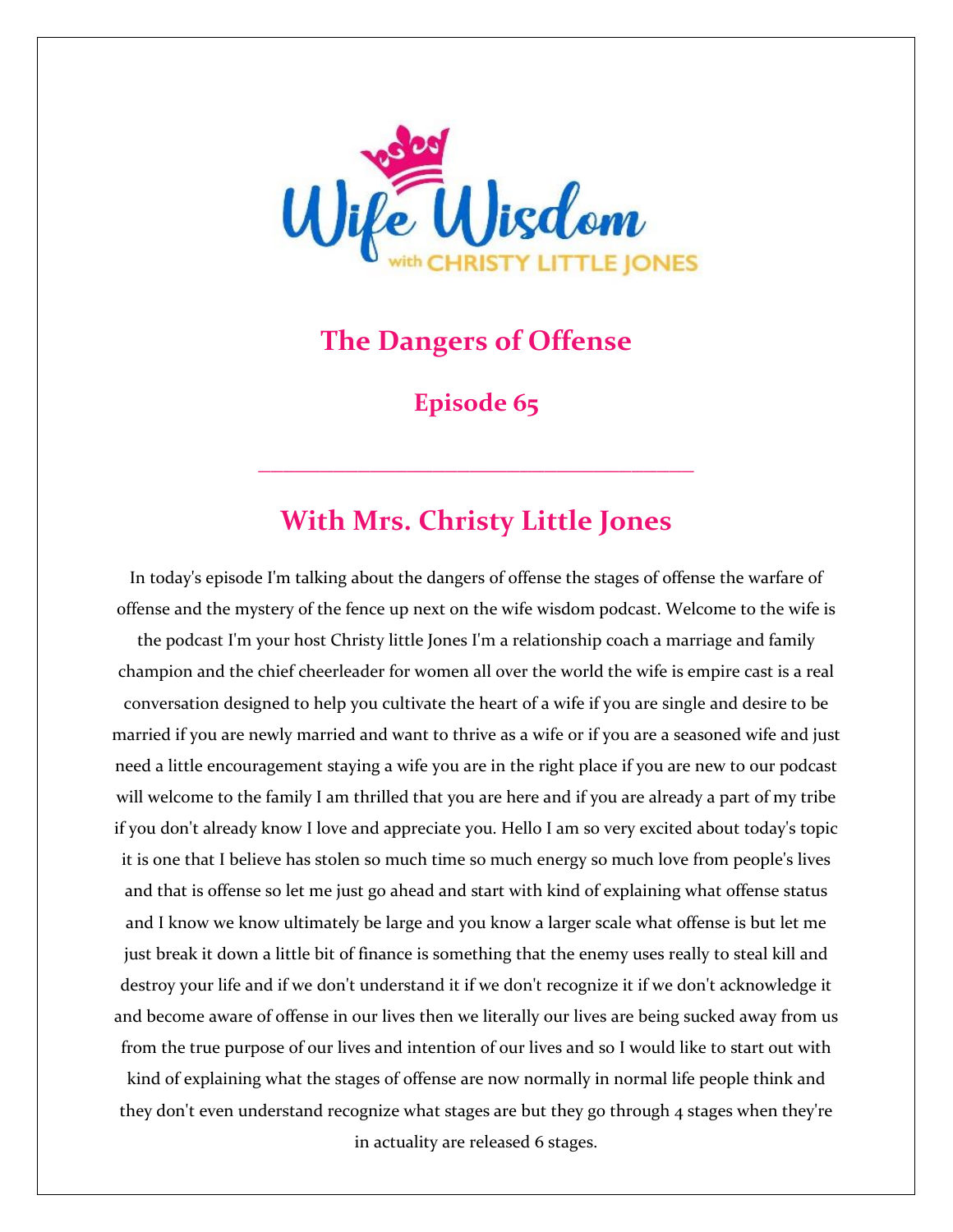# **The 6 Stages of Offense**

#### **1. Shock**

The first stage of offense is shock now when someone offends you the first reaction emotion response typically is shock where you cannot believe that this person did whatever they did okay

#### **2. Anger**

The second stage is anger after shock you literally moved to a stage of anger very quickly and then sometimes you know it's quicker than others depending on the offense but never the less the second stage is anger

#### **3. Sorrow**

The third stage of offense is sorrow. I have very deep wounded sorrow or sadness the fourth stage of offense is acceptance now offense can linger for I day 2 days a week a month years decades generation that is how powerful offense can be if you do not recognize that you don't understand it you don't acknowledge it and really are aware of its presence in your life it could linger for decades and generations and literally transfer from you to your children to your grandchildren to your great grandchildren and it's ridiculous so.

#### **4. Acceptance**

First stage is shock second stage is anger third stage is sorrow fourth stage of the offense is acceptance I want you as you listen to this podcast I want you to think of an offense in your life so you can really go with me through this through these stages and I want you to remember the first time the offense happened you know your best friend betrayed you your husband cheated on you your teacher relied on you or whatever it is there is a fence and they're really they're small offenses and they're huge offenses but offenses offense it doesn't matter if it's a small or large the effects can be the same so once you go through the stages there are many things that can trigger you to bounce back and forth into each stage so you can literally bounce from shock to anger to sadness or sorrow to acceptance back to anger then to shock them to satin is anger shock anger shock sadness then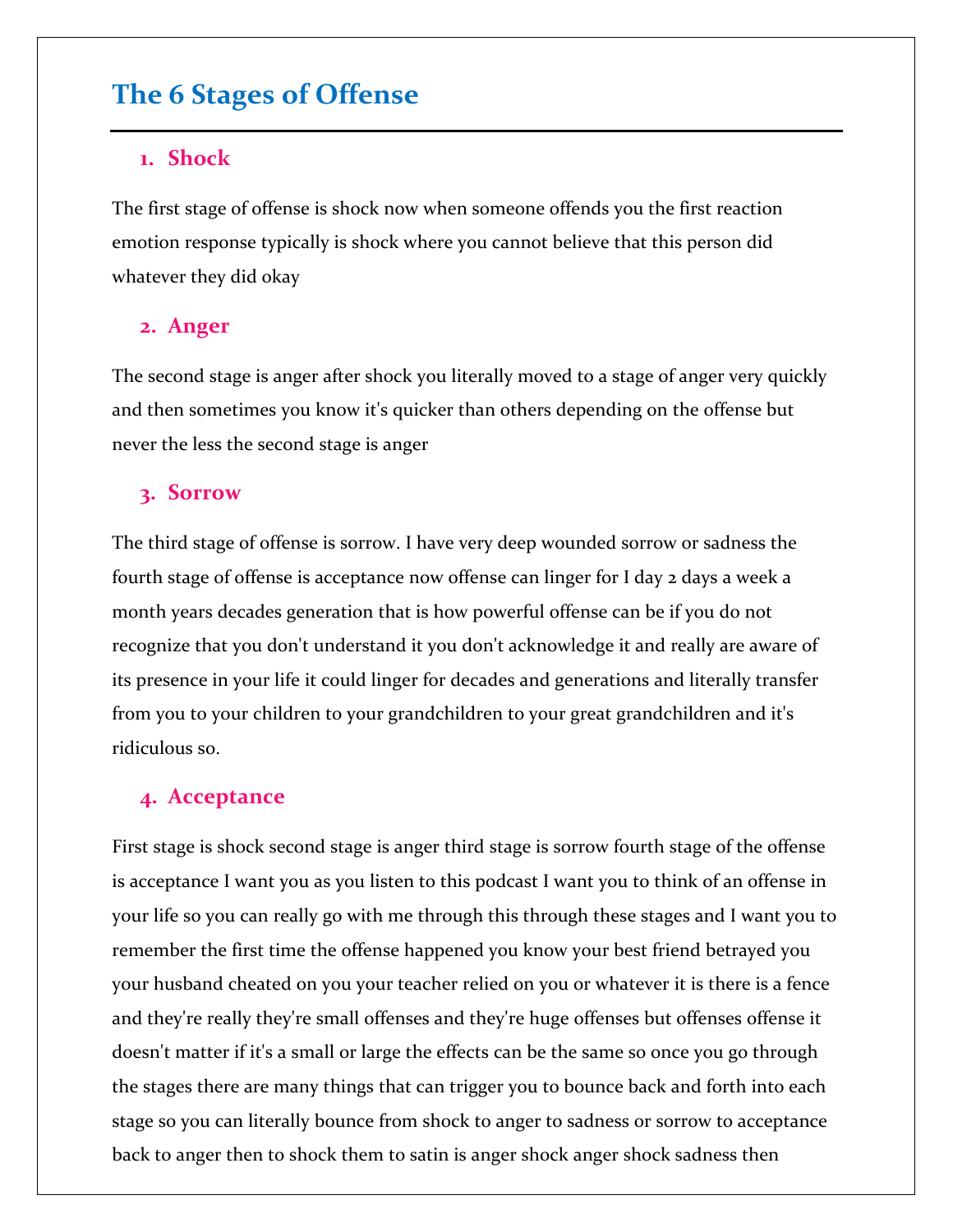acceptance anger and literally you can bounce back and forth in these stages numerous times in one day in 5 minutes even you can bounce back and forth through the gamut of emotions that offense can take you throw now there's only the fifth stage that is designed to literally catapult you out of this vicious cycle of offense that is the hardest that's why so many times people stay in the cycle of offense and they stay there stay there for such long periods of time because they really don't even know how to get out of it and there are times when you even yourself may know there somebody who's offended you and so much time has gone by you forgot what they did but you're still offended right you're still in anger or you're still in sadness or whatever it is but you can't even remember the details.

#### **5. Forgiveness**

Of the offense right so the fifth stage in this cycle to literally get you out of this cycle of offense is forgiveness that is the only thing that is going to get you out of the vicious cycle of offense is forgiveness now let me just park here on this stage for a minute because I want to really bring some clarity and understanding to forgiveness is not a feeling you are not going to feel like forgiving someone who's offended you you're not going to feel like it you know I am was I believe it was a privilege to be an real simple magazine and it was I was talking about offense and Katherine Schwarzenegger actually just wrote a at an amazing book that's coming out in the spring about forgiveness and I was actually featured in one of her story in one of the chapters but it was. The power of forgiveness and the understanding of forgiving someone who offended you have to know that it would you will never feel like forgiving it is a decision you have to decide to forgive` it's and so I want you to imagine going to a friend's birthday party with this beautiful package it's wrapped beautifully with his bow and gorgeous paper you know it you know although those kind of present that we are like wow it's beautiful we see in department stores and we're like a measly right and so this package you have this birthday present that you're bringing to your friend and when you get to them you see them they're super excited to see you they hug you and you give them this amazing gift yet they're like oh my gosh I love it thank you so much and they could go to take this gift from you but you never let it go. That the gift is forgiveness you have to be able to let it go you have to be able to release your hands off of the offense and give the gift of forgiveness now what comes with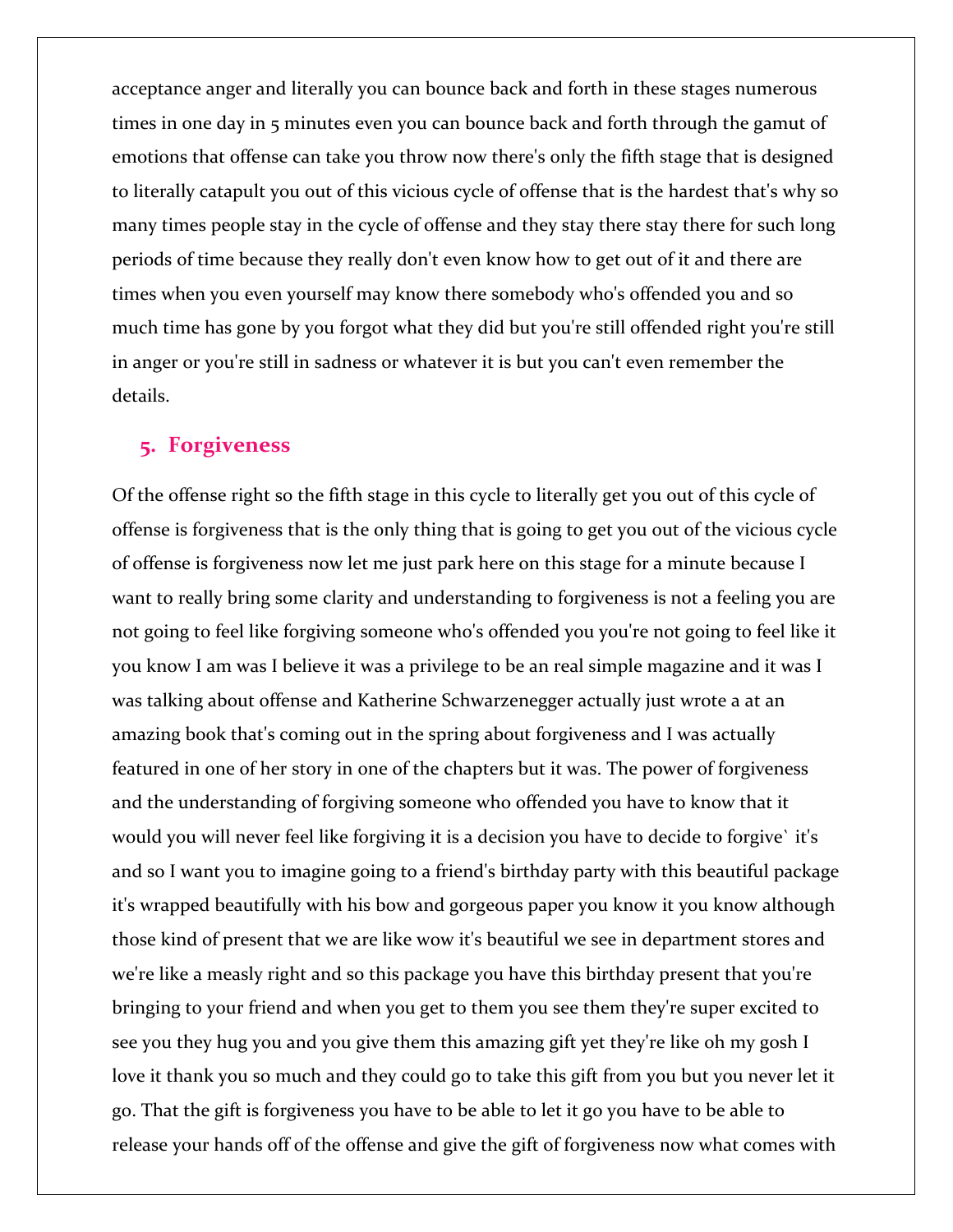the gift of forgiveness is there's no there's no expectations around it so when you get this gift to your best friend at their birthday you know there's no expectation it's because it's your heart to really give them this gift it is your heart to really give forgiveness now lots of times we try to fool ourselves to try to trick ourselves into thinking that we forgive someone but we really still have it because we are constantly going back and forth through all the stages of a fence so with whether it's shock anger sorrow acceptance and we going we continue and we said we forgave yeah I forgive you but we're still our mind is still ruminating are thought to still ruminating on the offense you haven't forgiven. Forgiveness is a gift with no expectation touch to it attached to it so when you give the gift of forgiveness you let go of the expectation that the person is going to apologize 80000000 times you give up the expectation that they're going to respond differently or act differently or you know really meet your expectations differently forgiveness is a gift that you give freely with no expectations attached to it that's why forgiveness so difficult for most people because they are wanting to punish the person who offended them they're wanting them to hurt the person who offended that the victim wants that person to her they want them to suffer if they want them to go through agony the way they have as a result of the offense now the beautiful thing about this fifth stage of forgiveness is it literally will catapult you into the 6 stage

#### **6. Healing**

Healing now is what we desire when we are offended is for our heart to be healed right but the only pathway to get from offense to healing is forgiveness and again we if you can really grasp this concept and I understand that forgiveness is not a feeling it's a choice it's a decision and it's a decision that you have to give freely with nothing attached to it when you can truly grasp that then you can start practicing that you can start doing that over and over and over again and honestly it becomes easier it really becomes easier and so recently I've had several incidences in my life where offense has taken place and it's very interesting because after understanding the stages of offense. I know and I know what kind of where I am in that cycle it's a lot easier for me to recognize where I am in the cycle but then also be able to communicate that effectively which I'll talk about a little bit later but then also forgive very quickly.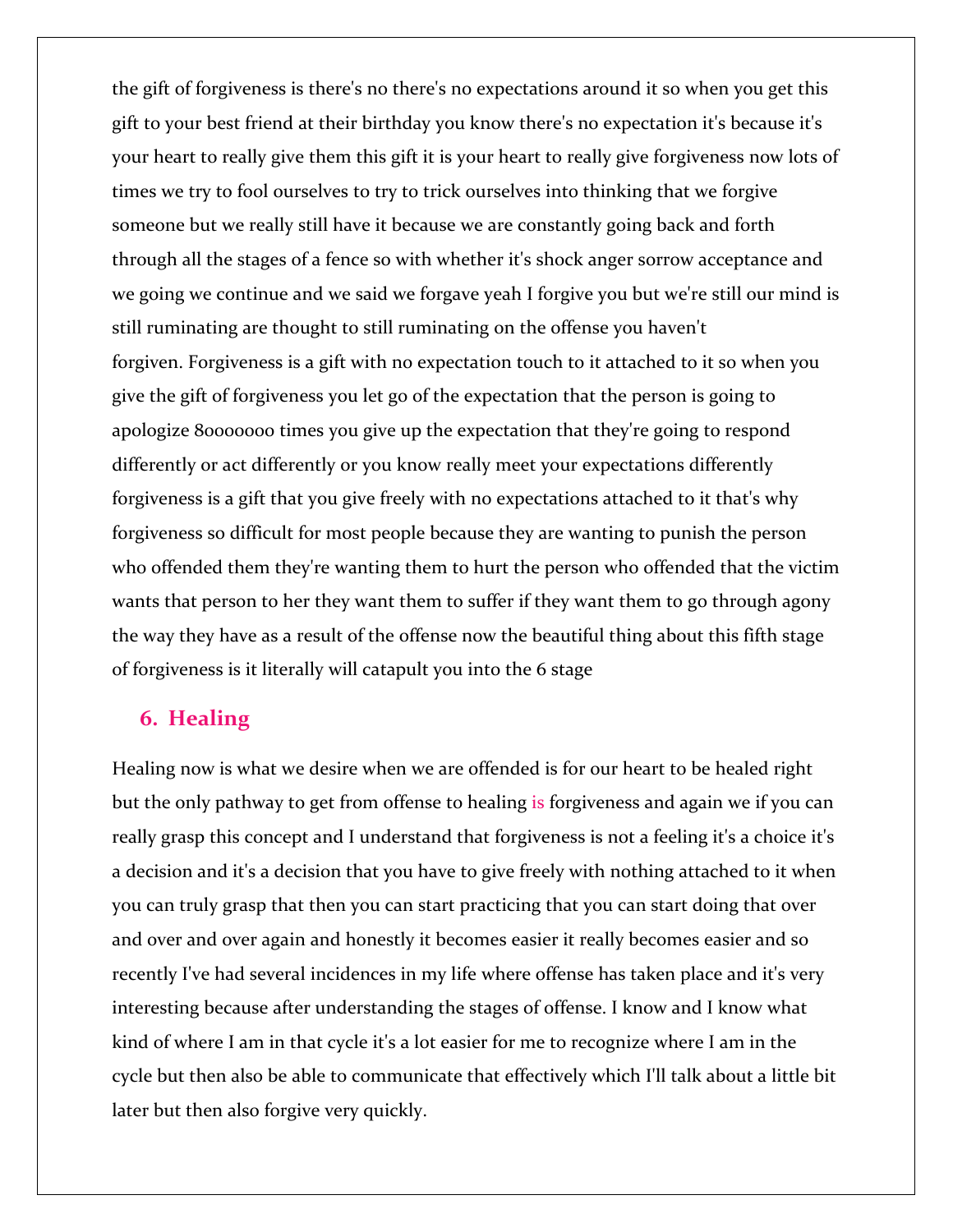## **The Warfare of Offense**

### **Offense is Designed to Distract You, Derail You and to Divide You**

The second thing I want to talk to you about when it comes to the difficulty of offense is the warfare of offense now warfare is that the battle the difficulty of offense and because this is such a magnanimous issue in so many people's relationships this is really critical so offense is designed to distract you.

To derail you and to divide you. **I must say that again the warfare of offense is designed to distract you to derail you and to divide you** so when offense happens it is designed to distract you from your god's purpose and plan for your life right so if you're doing something and bone somebody offends you you're like wow and then all of a sudden all you can do is think about this offense there it is totally taking you off your game it's totally taking you know distracted you from your focus because now your focus has become this offense so to distract you to derail you so now your focus is solely on this offense then to derail you from your mission and your purpose and your goals offense now has not only distracted you but it's now all sold to the rail to you and then to divide you so the offense has taken place and typically.

You're when you're offended you like you it's hard to speak to the person who's offended you it's hard to even engage with a person that's offended you and so I would imagine those of you who are listening or married this is how this is how come it's so difficult in marriage when your spouse offends you but the weird thing about all of this or the crazy thing about all this is that in every single relationship there's guaranteed offense right so why are we not really practicing the putting into practice.

The exercises or the tools or the techniques to get through offense quickly when you're in a relationship there's guaranteed there's going to be a guaranteed offense because you are different people have different upbringings backgrounds perspectives on life so you've got to understand that any relationship that you're in there's a potential for offense and so if you know that the warfare offense is designed to distract you derail you and divide you and then if you're not aware of it then guess what it's going to win the offense is going to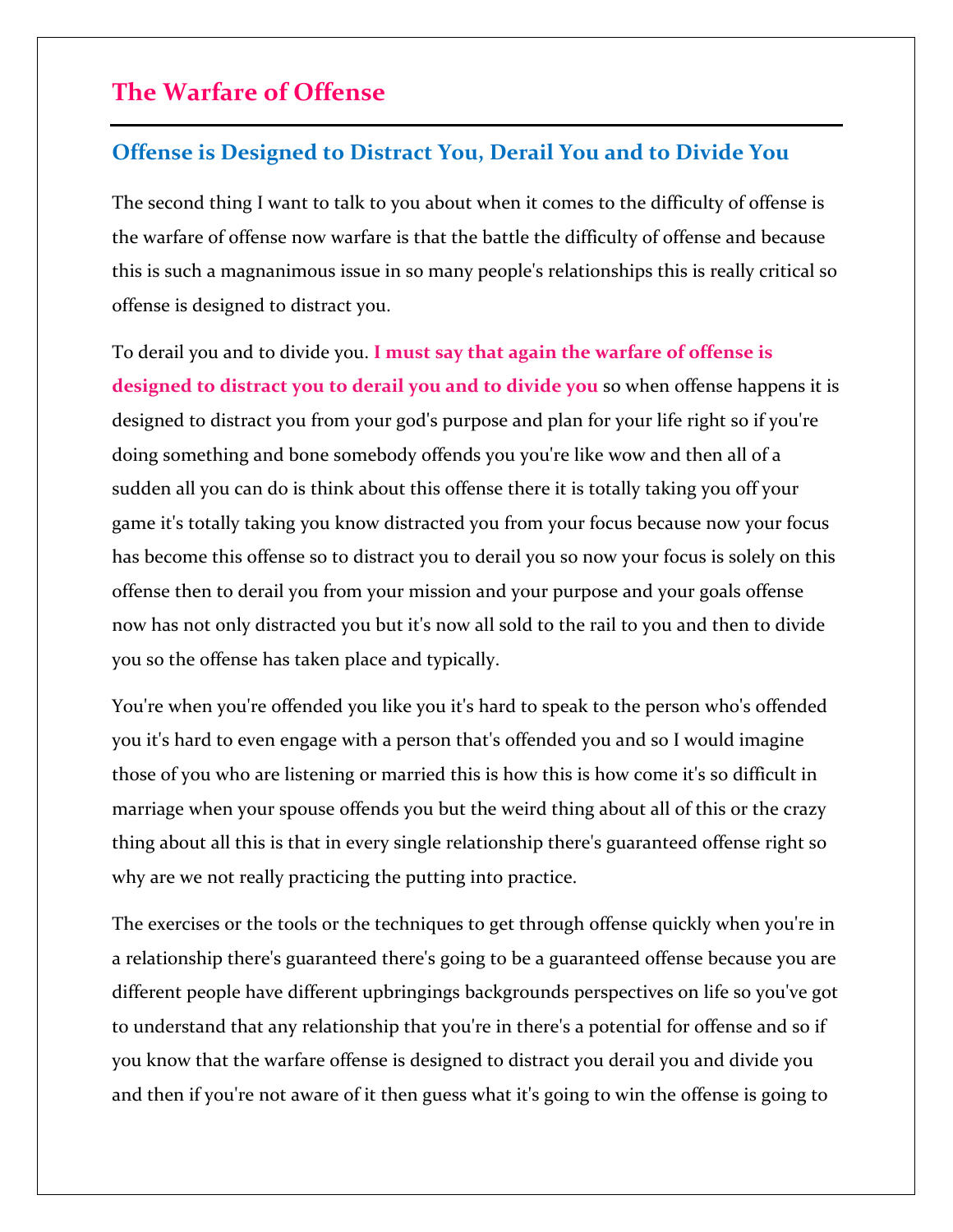win it's going to do you distract you from your focus it's going to derail you from your purpose is going to divide you from the person that may be the person that god has designed has in your life to fulfill your purpose to support you in your focus and so this leads me to this mystery like so when someone one of the mysteries of offense which I think is so bizarre is when someone offends you. Okay so you're the victim in this situation that I'm referring to when someone offends you and then they try to flip it. And then per tray themselves as the victim.

Seriously. W. are such a liar. So how many of you have been in a relationship where there's been a fence that's taking place right where somebody did something or said something to you and is offended you. And then. Later on, the person who offended you flipped it and try to make you the perpetrator so to speak and the one who's offended them. The mystery of offense so again offense is designed to distract you derail you and divide you right so one of the things that I've learned over the years and the many relationships that I've been in is that a fence really shows people's maturity level. And that's you know this the wife with a podcast is all about real talk and so we've all probably experienced this whether it's you know when you you've been the one who is the victim.

And It's taking a while to get through to this stage of forgiveness but the person who offended you wants to be restored so quickly that now they've really internalized and interpreted all that is going on thank you in your own state as their own personal offense and now they're offended. So offense shows people's maturity level so when someone holds a grudge show the maturity level when someone forgives but not really but it's still wanting to punish is still trying to manipulate the person to into doing what they want or need them to do because I haven't really forgiven shows maturity level when someone pulls their level way and stops talking to you in completely shuts down that is a sign of emotional immaturity all of these are signs of emotional immaturity and so I wanted to highlight them because if you are doing them or if you are practicing them in any way are you pulling your level way when somebody has offended you or doesn't do something that you want them to do are you pulling away and shutting down and stop it and then you stop talking to them are you holding a grudge and when they're like.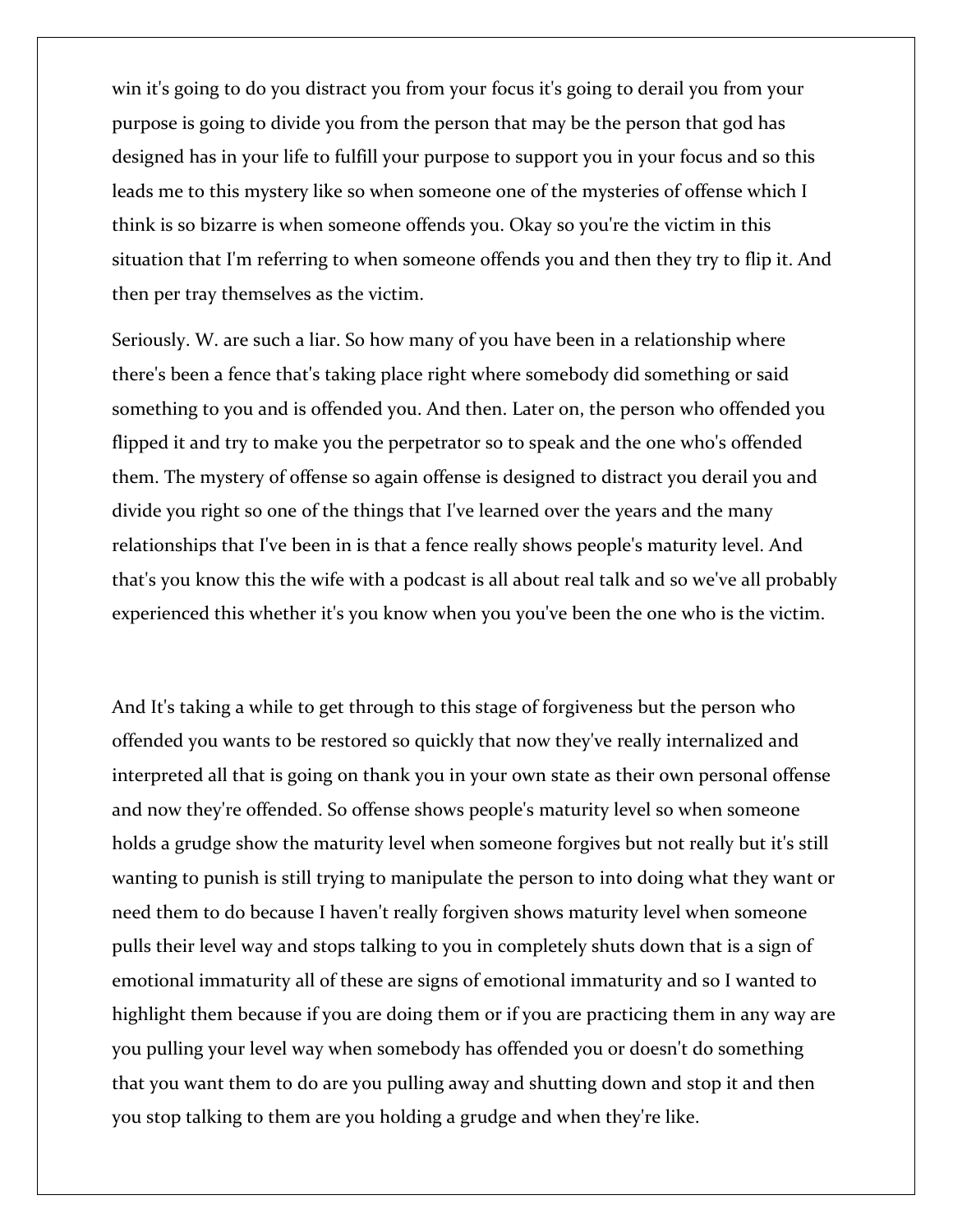Hey you know are you okay something wrong nothing no nothing's wrong don't touch me don't touch me are you that person that's a sign of emotional immaturity are you someone says oh yeah I forgive you but then you don't really forgive them because in your mind you're expecting them to act a certain way or do a certain thing because you're still angry or you're still in the stage of sorrow and you're wanting them to prove that they are sorry it doesn't work like that you have to forgive first and that's why we have to be doing the work it's so much easier to look at other people and they all they needed to work and they need to do this and he needs to grow up this way or he needs to do this and he needs it mmhm you've got to look at yourself **forgiveness is all about self-development.** And so, I wanted you to.

Really break I wanted to help you break out of the habit of being emotionally immature in your relationships and so the way to do that is this one that you need to speak your truth. When you've been offended you need to communicate that you're not ready to talk about it but that you will talk about it when you're ready and when and when it comes to marriages husband and wife when you either spouses offended you **it's important that you communicate** you know what I'm still offended I'm working through it but I need some space I need some time now you cannot have weeks and weeks of space that's not fair when you are in a married relationship it's important that you communicate after 24 hours where you are in this process because what happens is it turns into manipulation if you allow it to go for days and days and days and it's really it's cruel this is a person that you love but you pulled your love away from them you stop speaking to them and then they're wanting to apologize there wanting to be restored but yet you are still dragging it out because you're wanting to see them punished this is an opportunity for you to look at yourself in the mirror what's really the heart motive do you really are you really committed to getting back to your happy place with this person are you really committed to doing the work to get to the stage of forgiveness quickly or you just wallowing in the offense and you feel powerful are you feel I'm a firm to because of the offense and now that you're holding this graduate you've shut down and pull your love to your love away now you feel like you have the upper hand and you're really you know punishing the person who is really wanting to be restored this is a sign of emotional immaturity.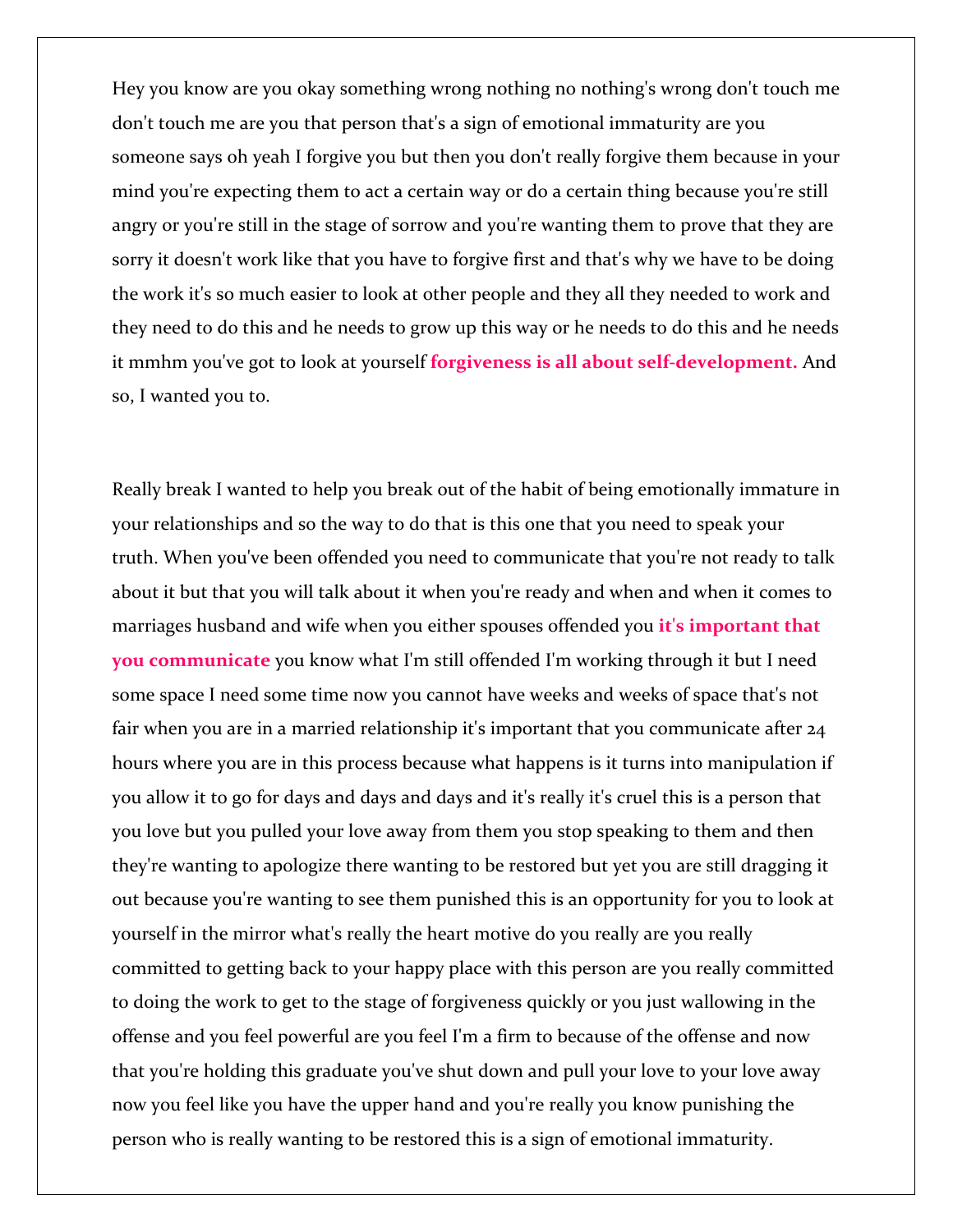And it's important for you to know that this is not a healthy way to respond in relationships in your marriage at all and so **it's important to speak your truth**.

Babe you know I'm still having a hard time with what just took. East I can't talk about it right now but I love you and we'll get through this there needs to be some level of assurance especially if it's your spouse or your friend somebody who's offended you is somebody who is very sensitive so make sure you speak your truth and speak and speak it in love.

### **Speak When You've Calmed Down**

**You want to speak about the situation when the time is calm** you've gotten a little time to kind of get through the initial sting of the offense and you now have the opportunity to talk about it well when you talk about what the offense and how it made you feel I want you to focus on your feelings not necessarily the offense an example would be when you did this when you spoke to me like that. It made me feel like I was it made me feel horrible what made me feel like you didn't care about me or it made me feel like so you want to do a lot of feelings statements because again the **focus is on you not on them** because what happens is when you're communicating about an offense the defensiveness is very heightened it may be the underlying but it's there and it can be heightened if you are constantly pointing the finger at the person who caused the offense so for example.

I had a situation not too long ago that where my husband spoke to me in a very harsh tone and it offended me greatly now if you've heard or listen to my podcast for any length of time you know that this is a very sensitive area for me. I'm very time sensitive so my when my husband spoke to me in a way that was very hurtful and offensive it made me feel it made me feel disrespected, it made me feel like I'm honored it made me feel like he did not care about me like I was the one worst person in the world.

The way he talked to me know it my list it was stemming out of his own it's a day that he had that was though he was struggling that day was a tough day for him but he honestly really took it out on me but it caused such a great offense.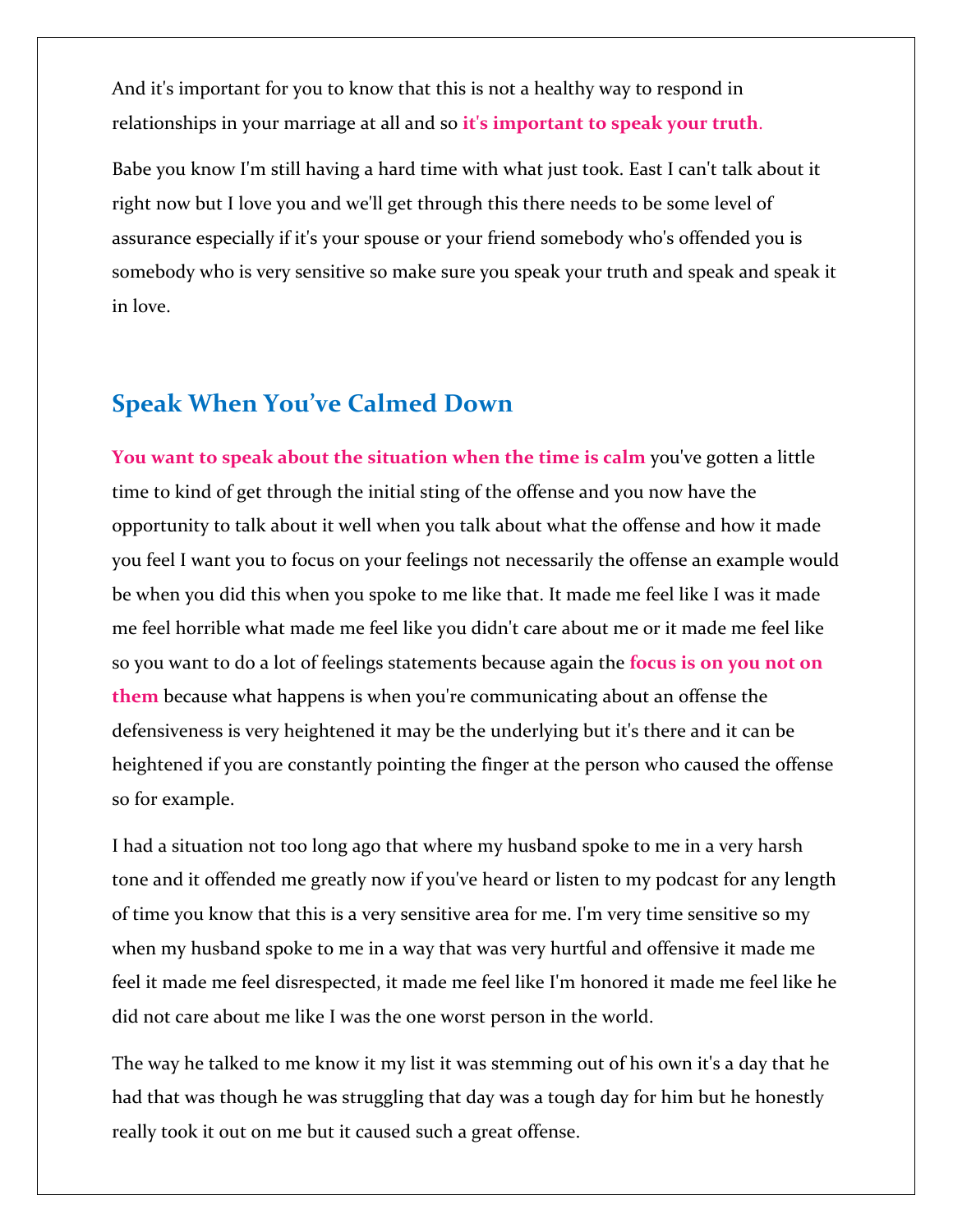I we had to fight and work through and work hard to not allow it to distract the rail or divide us for a long period of time and so I had to say. I can talk to you right now I have been having a hard time because but I will once I get through this you know I'll talk to you about it later tonight or I'll talk to you about it tomorrow and so when we talked about it, I was able to say when you used in your town it made me feel disrespected it made me feel like you didn't Love Me and it made me feel if made me feel like I was not important to you because you know how hard our house sensitive.

I am to tone and it just there didn't seem to be no care about your tone and so he was able to receive it because I used a lot of feelings statements as opposed to if I had said when you did this when you said this when you said it like this when you had when you had the nerve and the audacity to use that tone it's very it causes or it creates an environment that can almost guarantee a trigger of defense so **when you were talking about offense it's important to really fight to stay focused on your feelings** that is really important and sometimes it may be important for you to recruit a mediator if need be now one thing that I believe in wholeheartedly is that every single married couple needs a merry a married couple to really walk alongside them to be that they can trust that they've cultivated a relationship of trust where they can go to this couple and share the innermost workings of their relationship and know that this this couple is committed to helping them fight to stay married they're not you know the.

They're not though would you call that where they have the cheerleaders in the background just to say yes because they the amen corner these aren't amen corner people this is not the team for an amen corner this is the team whose this is a. Couple who is going to tell you the truth in love they're going to pray with you they're going to fight with you they're going to war with you when marriage gets really tough and so but you have to cultivate that relationship you've got to create and cultivate trust with this couple and so that you can go to them about things like this so recruit a mediator if you if need be to help you get through certain offenses because you're going to have numerous offenses in your relationships especially in your marriage the closest people to you kind of almost guaranteed.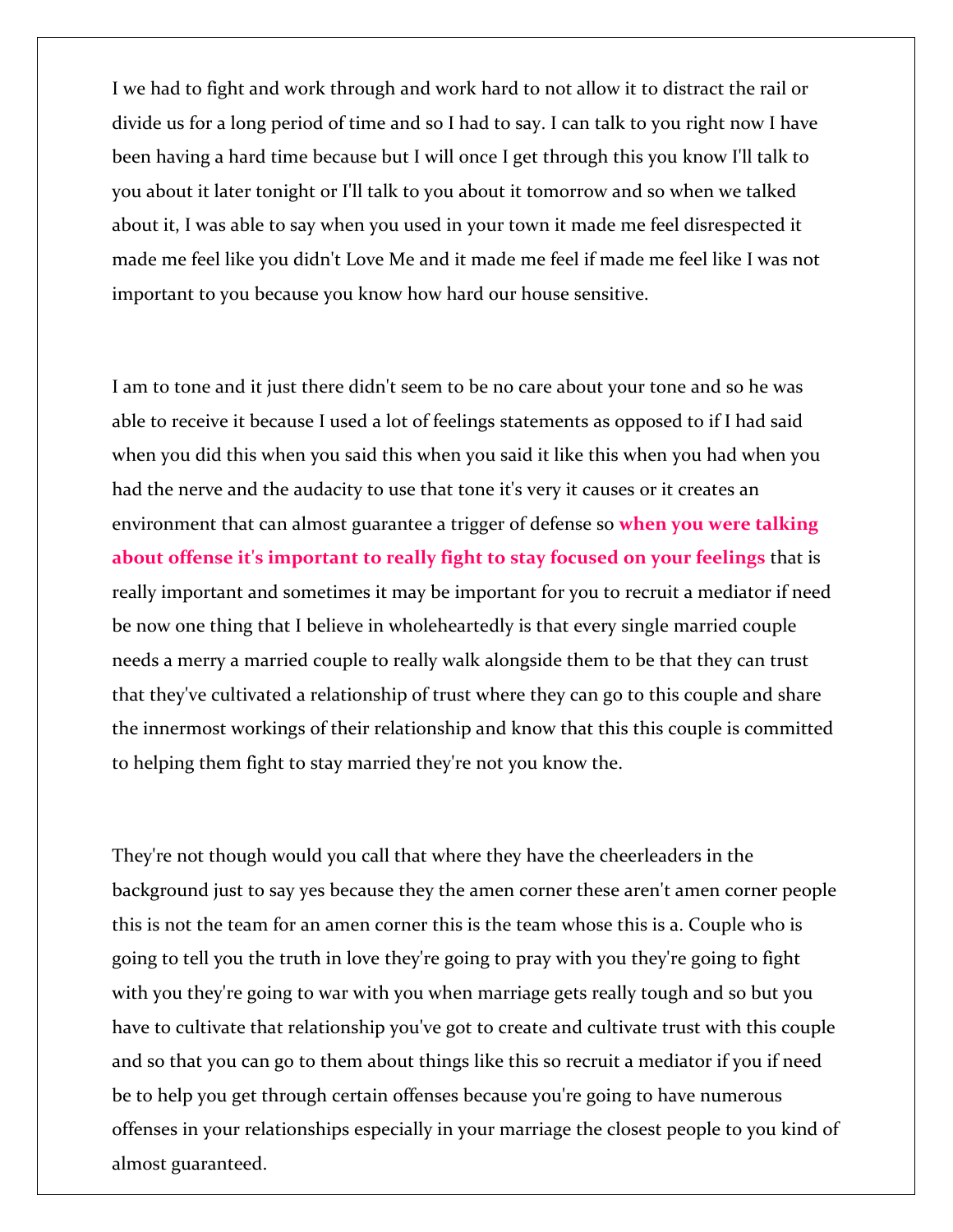## **Don't Give Your Power to the Enemy in your Relationship**

And then lastly don't give your power to the enemy in your relationship's offense is the enemy 100 percent all the time whether you're married or not with this your siblings your parents your kids you're to your coworkers your business partners with every is offense is always the face of the enemy always 100 percent so it's important for you to recognize the IG a recognize when offenses taking place recognize that some.

Who I just was offended and so okay what is the enemy trying to distract me from what is he trying to derail me from what is he trying to divide me from and oftentimes that comes when you are pushing through when you are really close to break through when you are, I'm really? Focused when you're focused offensive coming when you are on purpose offense is coming when you are close thing you've just got this a meet your just in that sweet spot in your marriage guess what events may be knocking at the door because it's designed to steal kill and destroy your life so you've got to be on alert you've got to be aware and that you are doing things to guard your mind your eyes your ears and your heart from offense and the most perfect way to guard your eyes your ears your mind and your heart from offense is to truly understand how to practice forgiveness **I'm telling you this is if you can grasp this your relationships will change forever because the forgiveness is something.**

That I have had to learn I've had to practice but my relationships are very rich as a result of my practice to forgive and one of the things that you know you've heard I'm sure is that forgiveness really is it for the other person forgiveness really is for you and it's so true because when you're offended by someone and your mind is overwhelmed and it's over focused on the offense it is in it the result and the response and the reaction of your mind being overly focused on the offense there's a heaviness that sits in your heart in your stomach there's a heaviness and ate and ate anger that the rising up on the inside of you and a and a sorrow that is in the pit of your chest right so when you forgive the person who's offended you guess what no longer spend time on those things your mind is no longer just saturated with the offense although so the weight in your chest lifts the heaviness on your heart lifts the pit in your stomach goes away because you for giving this person and you've let that let it go you let the offense go.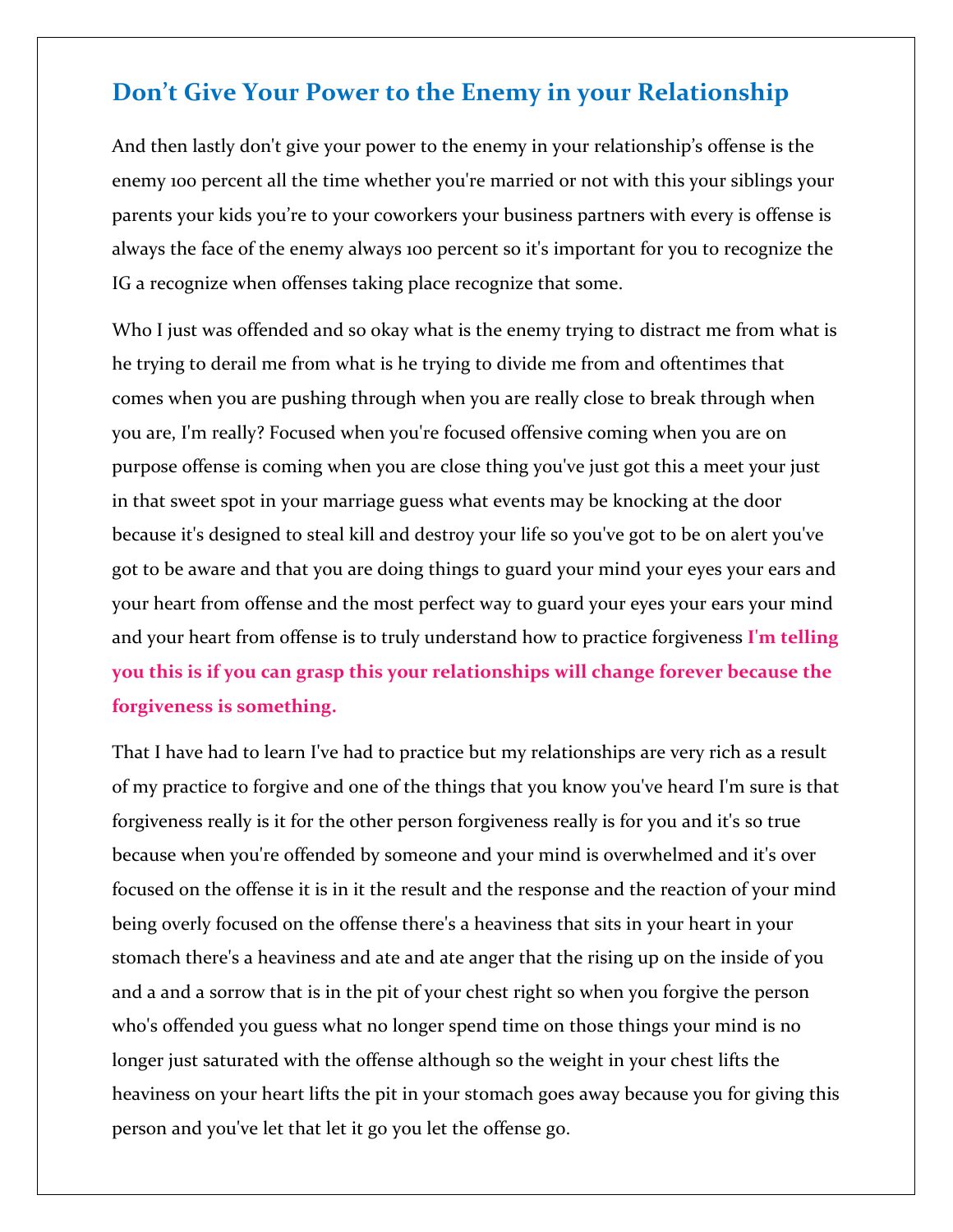It's a beautiful practice and I just encourage you to continue to practice it over and over and over and over again and so you really get good at it and so when you recognize the importance of your relationship it's critical for you to really humble yourself to be humble to be courageous and to be mature so when you were in a relationship where somebody's offended you be humble be courageous and mature and go to the person and get it right. Go to the person and get it right say that you're sorry and really position yourself to just listen and learn from the offense learn what it was that you did that hurt your wife learn from what it is that you did that hurt your husband so that you don't ever do it again or try not to do it again right some things we do in the league yes and because again we're growing and we're maturing all of us have room to grow and mature emotionally and even grow and mature spiritually we all have room to do that and so it's important to just be intentional be deliberate and really practice be disciplined in in going to the person that you love who me is offended you and speak to them and love tell them your truth and watch how your relationship shift they will shift to a place of healthy if you're not healthy now they even become healthier they even become stronger.

Because one you value them and the person knows that you value them because you've spoken to them in love and in truth and you've gone to them and you've gotten the rights so they know that it's important because if it wasn't important guess where you stay offended and you move about your way you cut him off and you keep moving that's a sign of emotional immaturity when you cut somebody off because they've offended you and then you move on you don't talk to them we don't speak to them you block their number and you keep moving and sometimes that's what the people of offended you don't even know they've offended you they don't even know what so you're carrying on this wait in this bitterness in his anger and you're stuck in the state the 4 stages. And then they don't even know. I remember. Seeing somebody I hadn't seen in a while. Thank you oh my gosh you should have seen their faith she was so appalled one that I was there but she was so angry and upset hello.